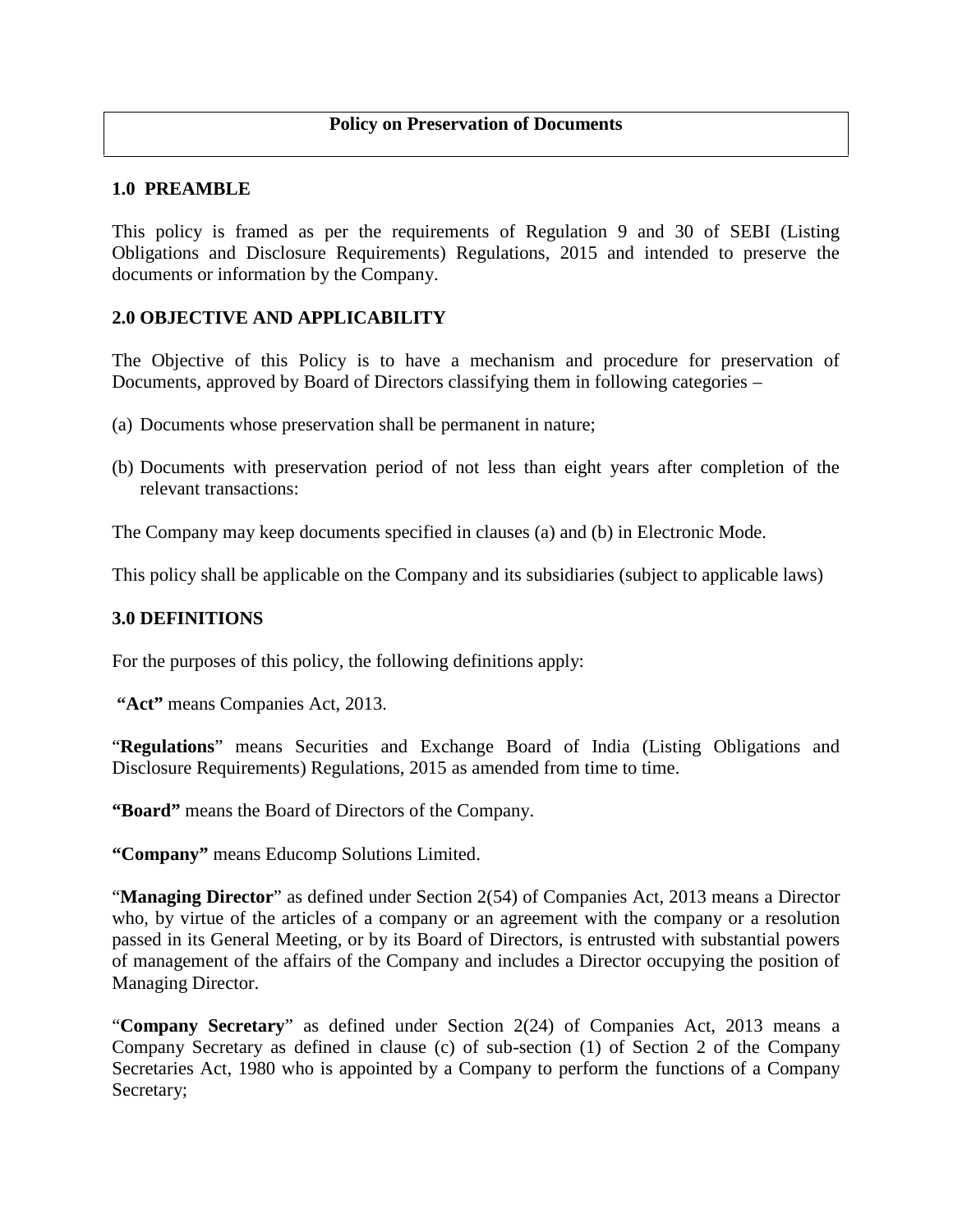"**Compliance Officer**" means Company Secretary, under these Regulations.

"**Registered Office"** means the 'Registered Office' of the Company

"**Corporate Office**" means the Corporate Office of the Company situated at 514, Udyog Vihar, Phase III, Gurgaon- 122 016.

"**Registrar and Share Transfer Agent**" means Link Intime India Private Limited

**"Document"** means any documentary material approved by Board of Directors in either paper or electronic form, generated or received by the Company including but not limited to electronic document, CD-ROM, hard disk, email, microfilm, x-ray film, video tape, floppy disk, USB memory etc.

**"Register"** means register of various documents maintained by the Company on paper or in electronic form of various documents.

## **4.0 PERMANENT PRESERVATION OF DOCUMENTS**

Pursuant to the requirements of the Act and rules made their under, the documents as detailed below shall be preserved permanently by the Company at prescribed place in the custody of the Company Secretary of the Company or any other person authorised by the Board for the respective purpose hereunder:

- i. Register of charges under section 85 of the Act and Rule 10 of the Companies (Registration of Charges) Rules, 2014 maintained in the form of CHG-7 at the Registered Office of the Company.
- ii. Register of loans, guarantee, security and acquisition made by the Company under section 186(9) of the Act and Rule 12(1) of the Companies (Meetings of Board and its Powers) Rules, 2014 to be maintained in the form of MBP-2 at the Registered Office of the Company.
- iii. Register of investments not held in its own name by the Company under section 187(3) of the Act and rule 14(1) of the Companies (Meetings of Board and its Powers) Rules, 2014 to be maintained in the form of MBP-3 at Registered Office of the company.
- iv. Register of contracts and arrangements with related party and Bodies etc. in which directors are interested under section 189(1) of the Act and Rule 16(1) of the Companies (Meetings of Board and its Powers) Rules, 2014 to be maintained in the form of MBP-4 at Registered Office of the Company.
- v. Register of Security Buy Back under Section 68 (9) of Companies Act, 2013 read with Rule 17(12) of Companies (Share Capital and Debentures) Rules, 2014 maintained in the form SH-10 at the Registered Office of the Company.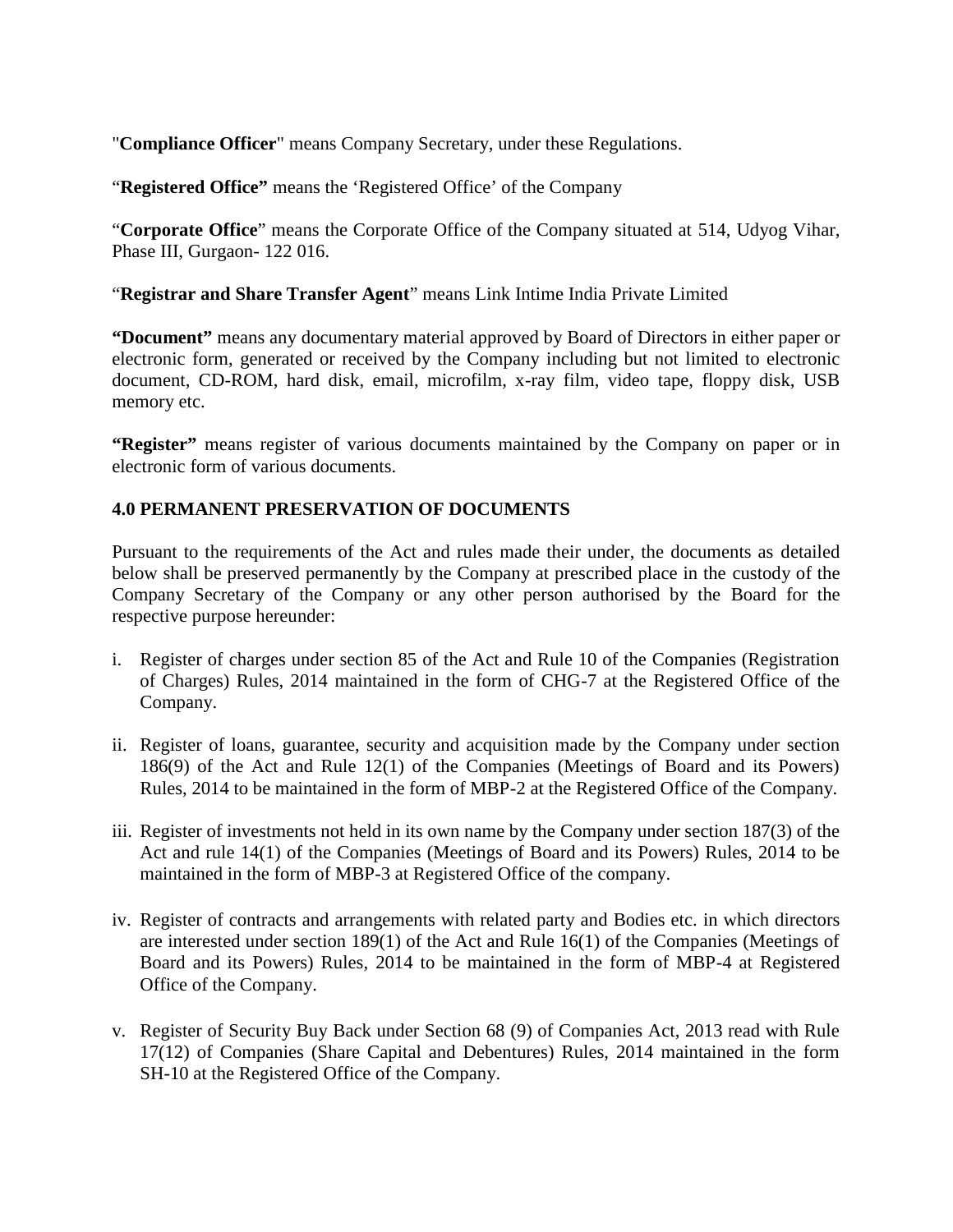- vi. Register of Loans, Investments, Guarantee or Security under Section 186 of the Act read with Rule 12 of Companies (Meetings of Board and its powers) Rules, 2014 maintained in the form MBP-2 at the Registered Office of the Company.
- vii. Minutes of General Meetings under Rule 25 of the Companies (Management and Administration) Rules at Registered Office of the company or at any other place in India as Board may decide.
- viii. Register of Directors and Key Managerial Personnel including the details of securities held by each of them in the company under Section 170 and Rule 17 of the Companies (Appointment and Qualification of Directors) Rules, 2014 at registered office of the Company.
- ix. Register of Members including an index of the names under Section 88 of the Act and Rule 3 and 5, 15 of the Companies (Management and Administration) Rules, 2014 to be maintained in the form of MGT-1 at Registrar and Share Transfer Agent of the Company.
- x. Register of Renewed and Duplicate Share Certificates under Rule 6(3) of the Companies (Share Capital and Debentures) Rules, 2014 at Registrar and Share Transfer Agent of the Company.
- xi. Register of Transfer and Transmission under Section 56 of Companies Act, 2013 maintained at Registrar and Share Transfer Agent of the Company.
- xii. Minutes of Board Meetings, Committee Meetings and General Meetings and Resolution passed by Postal Ballot under Rule 25 of the Companies (Management and Administration) Rules at Registered Office of the company.
- xiii. Other Statutory Registers and Documents maintained by the Company under various laws applicable to the Company.
- xiv. Any other document as may be prescribed by the Board from time to time.

## **5.0 PRESERVATION OF DOCUMENTS FOR NOT LESS THAN EIGHT YEARS**

The documents mentioned below shall be preserved for not less than eight years by the Company at such place in the custody of such person as prescribed hereunder:

- i. Books of Account including relevant books and papers and financial statements for a period of not less than eight financial years of immediately preceding Financial Year under section 128(5) of the Act at Corporate Office of the company.
- ii. Disclosures/ Notices by a director of his interest for a period of eight years from the end of the financial year to which it relates under the Rule 9 of Companies (Meetings of Board and its Powers) Rules, 2014 in the Form of MBP-1 at Registered Office of the Company.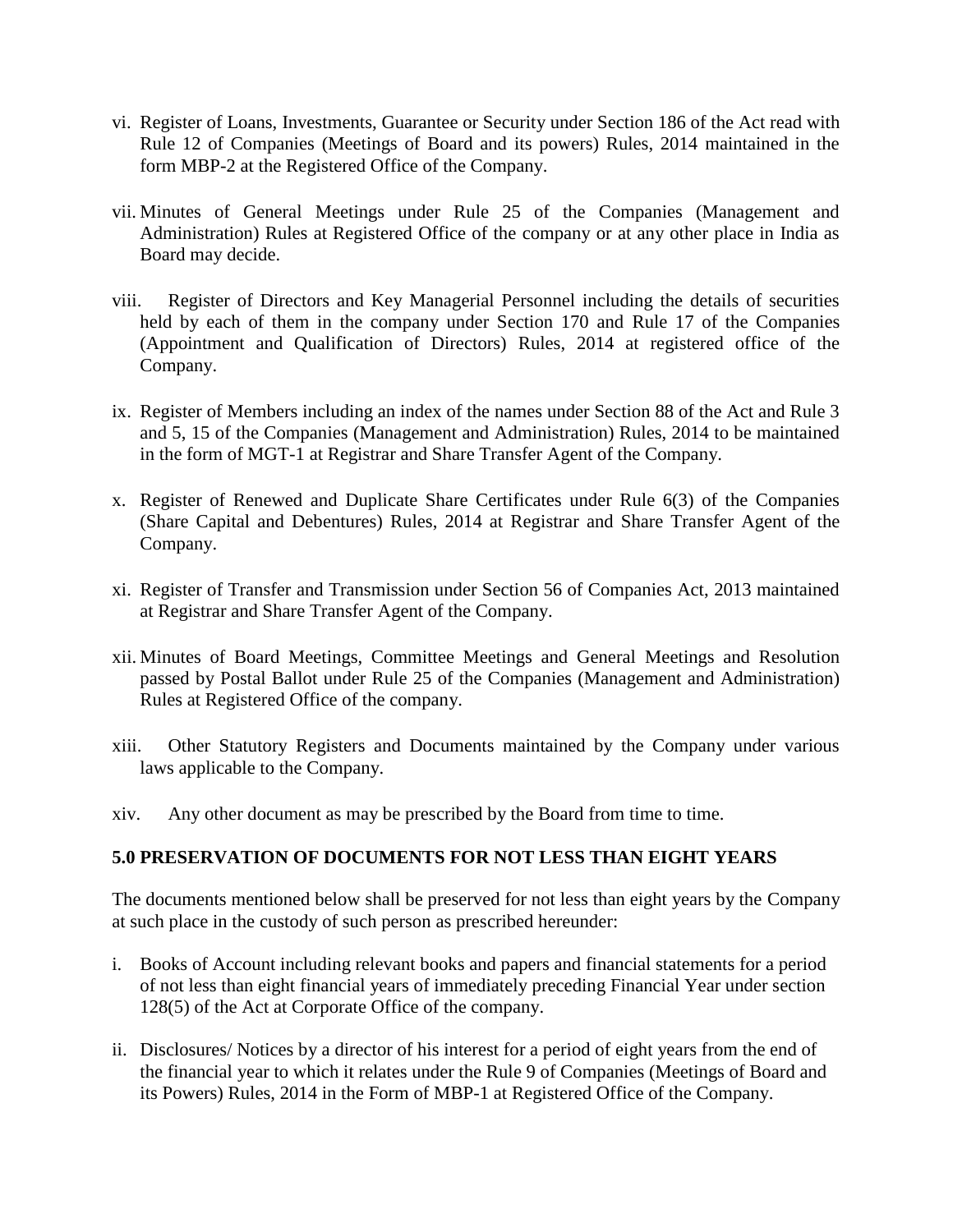- iii. Register of Deposits for a period of not less than eight years from the financial year in which the latest entry is made in the register under section 73 of the Act and Rule 14 of Companies (Acceptance of Deposits) Rules, 2014 at the Registered Office of the Company.
- iv. The instrument creating a charge or modification preserved for a period of eight years from the date of satisfaction of charge by the Company under Section 85 of the Act and the Companies (Registration of Charges) Rules, 2014 at the Registered Office of the Company.
- v. Annual Return and copies of all certificates and documents required to be annexed thereto for a period of eight years from the date of filing with the Registrar under Section 92 and 94 of the Act and Rule 15 of Companies (Management and Administration) Rules, 2014 at Registered Office of the company.
- vi. Register of Debenture holders, beneficial owners including an index of the names under Section 88 of the Act and Rule 4, 5 and 15 of the Companies (Management and Administration) Rules, 2014 to be maintained in the form of MGT-2 at Registrar and Share Transfer Agent of the Company.

vii. Any other document as may be prescribed by the Board from time to time.

### **6.0 DISPOSAL AND DESTRUCTION OF RECORDS**

After the expiry of the statutory retention/preservation period or the period prescribed in this Policy, as may be applicable, the preserved records/documents shall be destroyed. This applies to both physical and electronic records. Physical records disposed of pursuant to the retention/preservation period specified in the Policy shall be disposed of using a shredder. The records/documents may be destroyed as follows:

- $\triangleright$  Shred or otherwise render unreadable physical records/documents
- $\triangleright$  Delete or destroy electronically stored data

# **7.0 AMENDMENT TO THE POLICY**

The Board of Directors shall review this Policy as and when it deems necessary and advice changes if any required from time to time in line with the latest law. Any change to this Policy requires approval of the Board of Directors.

### **8.0 IMPLEMENTATION**

This Policy shall be effective from December 01, 2015.

### **9.0 DISCLOSURE**